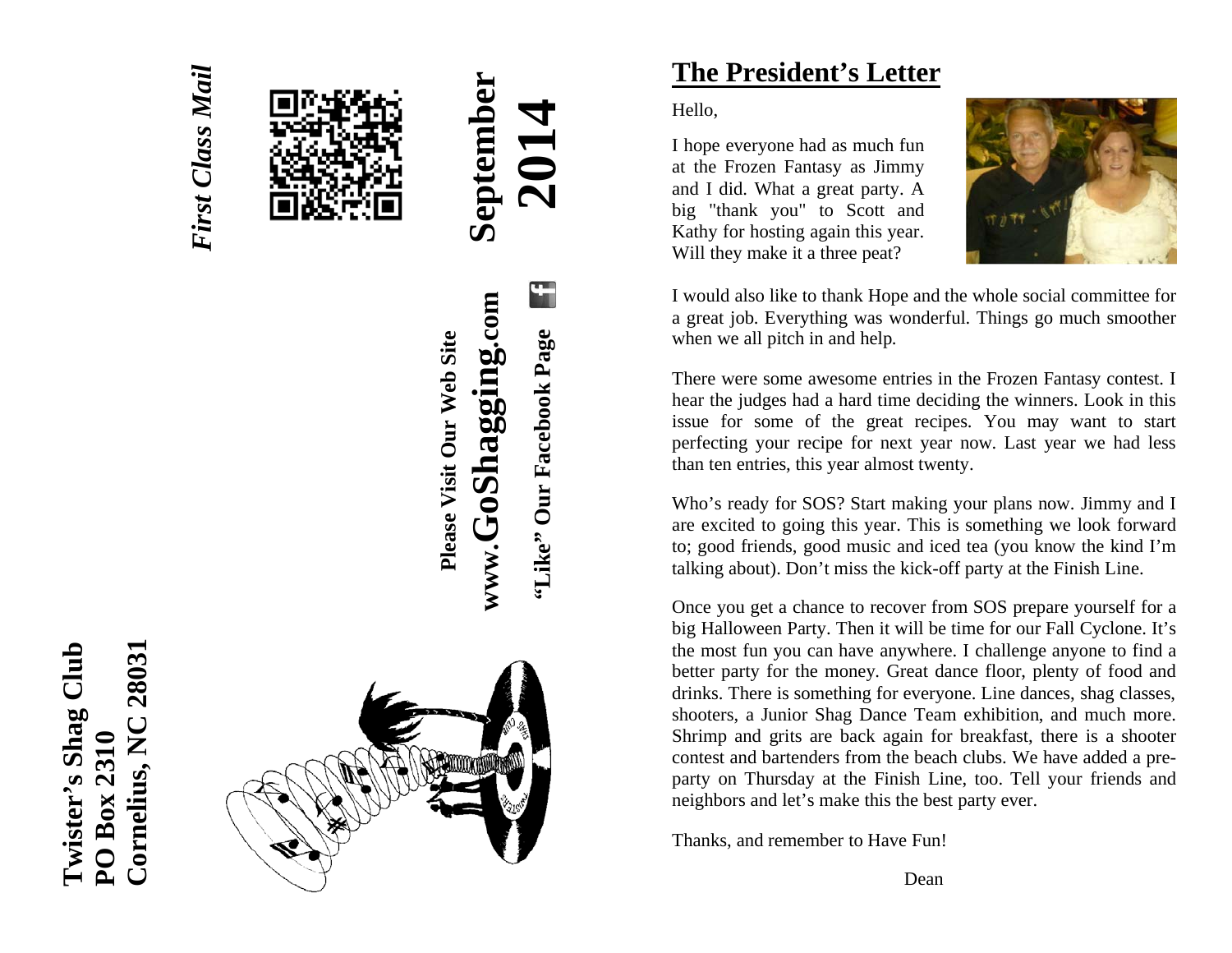# **Club Meeting Night**

Our monthly meeting will be held on Tuesday, September  $2<sup>nd</sup>$  at Fat Boys in Mooresville. Social hour starts at 7pm. Come early to eat. The business meeting will start at 8pm.

Jimmy Melton won the TSC Treasure Chest in August. Don't miss your chance to win at the meeting this month.

# **September Dance Lessons**

On Tuesday night, September  $9<sup>th</sup>$  there will be a free night of line dance instruction. Kathy Thompson will be the teacher. The class will be from 7:30pm-9pm.

There will be no lessons during the week of SOS. But on Tuesday September 23 and Tuesday September 30 we will offer one-night workshop classes with Ashley and Tobitha. Class will last from 7:30-9pm each night and will be \$10 per person. This is a great opportunity to improve your shagging!

# **Thoughts About Fun Times**

By Kathy Strantz

Frozen Fantasy filled with fun, food, friends and frozen treats! Thanks to host/hostess Scott and Cathy Fletcher! Congratulations to all the Frozen Fantasy entrants! Congratulations to Wilma Laws for "Best Frozen Fantasy". Special thanks to all who shared their tasty treats, especially Barbara Zimmerman with her "5" specialties! Always great to have Roger Holcomb as DJ! Many thanks to the Fab "4", Lloyd, Scott, Jimmy, and Dick who came to my rescue when I got locked in the car with the alarm blaring and I couldn't figure out how to get out!

Another great Frozen Fantasy! Thanks for more scrapbook memories! Looking forward to more fun, friends at SOS!

**On Friday, September 5th At The Finish Line This SOS Kickoff Party Will Be A Tacky Clothes And Beachware Event** 



**DJ: Roger Holcomb** 



**Wear your tacky best, and come have fun!** 



# **Last Chance For Raffle Tickets**

The shag club meeting on Tuesday night is your last chance to purchase Fun Monday Raffle Tickets. TSC is selling the tickets to help pay for all the bands and entertainment during Fun Sunday and Fun Monday. (Any excess funds taken in are donated to charity.) A mere \$20 helps this cause and gives you ten different chances to win up to \$1500.

The shag club can also win if we sell the most tickets in our category of membership numbers.

Please see Mike Rink at the meeting to buy in on this. You don't want to miss a chance to win, and you can help a worthy effort.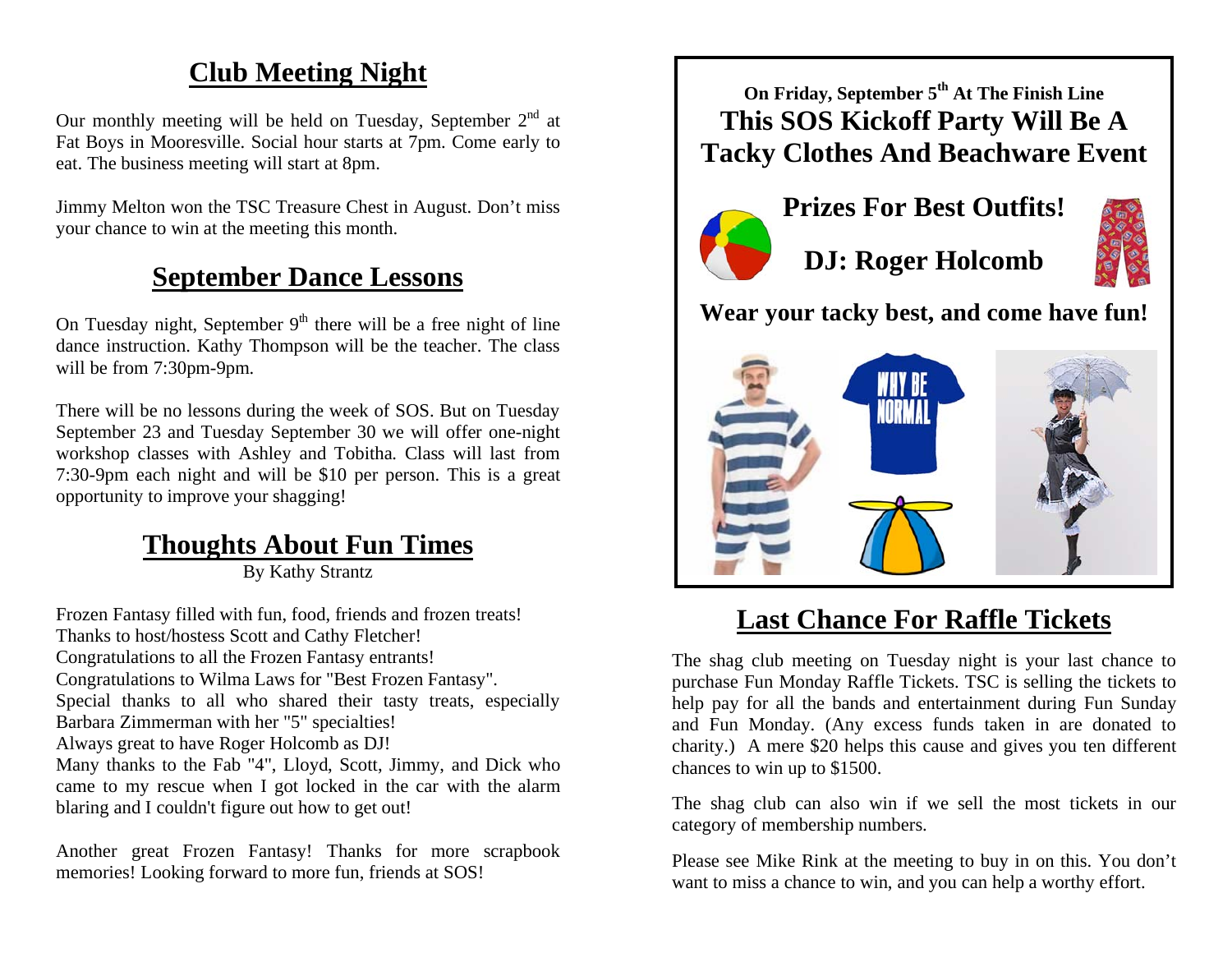### **SOS Activities For Members And Guests!**

**Don't forget to take plenty of Cyclone business cards to give out during the week. Please make sure you see our flyers on display when you enter the lounges, too. If they don't have them, put some out or let someone know who can. Thank you!** 

**Saturday, Sept 13: Fat Harold's Back Deck at 5pm**. It's our famous "Tea Party". (For new members, that's Long Island Iced Tea.) We'll have food, too. Come to have fun. It's only \$2 for members and \$10 for guests.

Fun Sunday, Sept 14: Live music in the vacant lot on Ocean Blvd. between the Pirates Cove and the O.D. Arcade.

**Fun Monday, Sept 15:** Live music on Main Street. We will have a tent not far from the front of the stage. Please find our tent and help us pass out Cyclone fans and flyers. We will have a lot of fun!

#### *We may need help transporting the tent and other items to the beach. Can you help? If so, please let Mike Rink know ASAP.*

**Thursday, Sept 18. Eastport Golf Course.** Captain's Choice golf outing for men and women, members and guests. Cost is only \$30 for us. They are also giving us \$2 beer. The tee time is 11am, so please be there by 10:00 or 10:30 so we can pick teams, etc. Please let us know ASAP if you know of a guest who would like to come.

**Friday, Sept 19. Pirate's Cove at 5pm.** Again, there will be food! So come early or risk missing out. We've also invited some of our fellow shag club Presidents to join us. We all want to encourage them to attend our Fall Cyclone while they are there. Again, it's \$2 for members and \$10 for guests.

**Sunday, Sept 21: Fat Harold's at 8pm.** For those lucky enough to still be there, we will have our annual "I'm not leaving SOS and you can't make me" party. This event keeps growing, and it never fails to create some special memories.

**Please try to wear a TSC hat, visor or button, or Cyclone shirt at these events if possible. We like to be seen as a group. If you need TSC items see Frances Smith or call her (704-662-9864).** 

# **An Unsolved Piece Of History?**

Last month we showed you a photo that can be found at the pier at Cherry Grove and at "The Shack" restaurant. Chances are you might have seen this photo or postcard. But no one identified the well-known TSC member in it. Can you spot him/her?



### **Our Frozen Fantasy Party Hosts** By Marylee Kreamer

I'm sure there will be lots of articles about all the fun and funny things that were part of Frozen Fantasy 2014. As I'm right up against Mike's August newsletter deadline, I won't even try to describe how fabulous the party was. I'll leave that to others. But I do want to take this opportunity to thank our hosts who welcomed this rowdy crowd into their beautiful home on the lake. We could have had a great party without them lifting a finger. But it's obvious they worked hard to make sure everything was perfect. There were even some notable up-grades such as the great new bar. I think I may have missed my calling. I felt right at home behind it, listening to everyone's troubles. If only I knew how to actually mix drinks I think I'd be a perfect bartender. Maybe by next year.

So, "thank you" to Cathy and Scott and all those who helped make this year's party one of the best!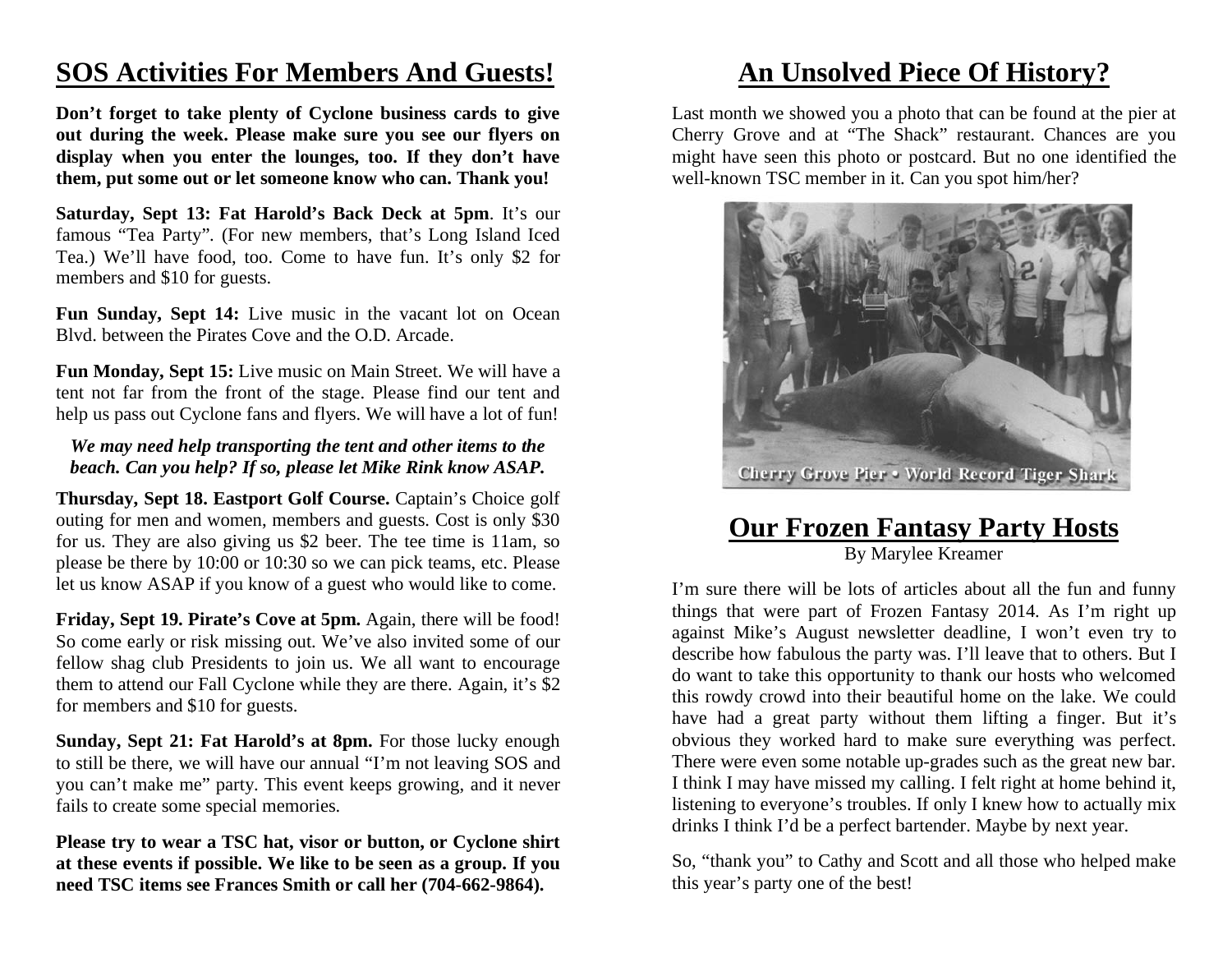| Dance And Party With The Best Of The Past, Present And Future At<br>ALL CYCLO<br>Our 2014 Party Recognizes The Beach Shaggers Hall Of Fame, Keepers<br>Of The Dance, The Competitive Shaggers Association, The Local ACSC<br>Shag Clubs And Others Who Help Perpetuate Our Dance And Lifestyle.<br>This Four-Time CBMA "Event Of The Year" Will Be Held<br>November 7-9, 2014 At The Old Mooresville Skating Rink.<br>Join All Your Friends And These "Best Of The Beach" Groups & Businesses<br>Who Are Participating In This Cyclone To Make It The Best Party, Ever!<br>The Captina Breeze<br>All Began<br><b>COCEAN DRIVE</b><br>AOM<br>FREE shag workshops by Ellen Taylor, then Ashley & Tobitha Stewart, and then Gene & Nancy Pope.<br>FREE munchies and meals. FREE beverages (regular and adult) available non-stop all three days.<br>$\star$ Sunday morning shrimp and grits breakfast cooked by Milford Powell and the Pirate's Cove staff. $\star$ |  |  |  |  |
|------------------------------------------------------------------------------------------------------------------------------------------------------------------------------------------------------------------------------------------------------------------------------------------------------------------------------------------------------------------------------------------------------------------------------------------------------------------------------------------------------------------------------------------------------------------------------------------------------------------------------------------------------------------------------------------------------------------------------------------------------------------------------------------------------------------------------------------------------------------------------------------------------------------------------------------------------------------|--|--|--|--|
|                                                                                                                                                                                                                                                                                                                                                                                                                                                                                                                                                                                                                                                                                                                                                                                                                                                                                                                                                                  |  |  |  |  |
| Fri DJs: Buck Crumpton & Billy Waldrep, Clyde Waller & Farrell Watts. Sat: Larry Edwards &<br>Butch Metcalf, Jeff Foster & Roger Holcomb, Eddie Anderson & Betty Brown. Sun: Dana Grubb                                                                                                                                                                                                                                                                                                                                                                                                                                                                                                                                                                                                                                                                                                                                                                          |  |  |  |  |
| ★ Everyone's Hilarious Friend Cooter Douglas Will Be There ★<br>$\triangle$ ation <sub>a</sub><br>Fathanie .<br>$\star$ Shag World Celebrities Will Also Judge The 2nd Annual Cyclone Beverage Recipe Contest $\star$<br>sociation<br>$\star$ The Award-Winning Junior Shag Dance Team Will Even Be There On Sunday! $\star$                                                                                                                                                                                                                                                                                                                                                                                                                                                                                                                                                                                                                                     |  |  |  |  |
| NEW: Thursday Kickoff Party At The Finish Line Lounge With DJ Frank Price! Free Admission With Cyclone Ticket                                                                                                                                                                                                                                                                                                                                                                                                                                                                                                                                                                                                                                                                                                                                                                                                                                                    |  |  |  |  |
| Hours: Thursday 7pm-1am Friday 6pm-1am Saturday 9:30am-1am (Workshops at 10, 11 and 12) Sunday 9am-1pm<br>For more information about this party, regular updates and much more please visit www.GoShagging.com<br>If you have a question not answered on our web site, please E-mail Cyclone24@GoShagging.com or call our hotline at 704-892-9044.                                                                                                                                                                                                                                                                                                                                                                                                                                                                                                                                                                                                               |  |  |  |  |
| <b>North, Toward Statesville</b><br>(#1) FAIRFIELD INN BY MARRIOTT ----- \$89 ----------- 704-663-6100<br>(#2) Holiday Inn Express & Suites ------------------ \$87 ------------- 704-662-6900<br>к.о.<br>$\widehat{\mathbf{a}}$<br>$-1$ Mile $-$<br>$\mathcal{L}$<br>14 Charlotte Highway (Hwy<br>Mooresville, NC 28115<br>(#4) Hampton Inn & Suites ------------------------------ \$102 ----------- 704-660-7700<br>- Hwy 150 -<br>Lowes<br>1 2 5<br><b>NOTE 1:</b> You must mention the Fall Cyclone shag party to get these rates.<br>Map Is Not To Scale!<br>ا≊ا<br>Also, all motels are about<br><b>NOTE 2:</b> As with other "special events", any reservation cancelled less<br>Hwy<br>equal distance from the party.<br>than 14 days in advance will result in a one-night charge.<br><b>South, Toward Charlotte</b><br>r,                                                                                                                             |  |  |  |  |
| PLEASE do not drink & drive! Our shuttle buses will be making non-stop trips to and from the rink Fridav & Saturdav.                                                                                                                                                                                                                                                                                                                                                                                                                                                                                                                                                                                                                                                                                                                                                                                                                                             |  |  |  |  |
| <b>PLEASE PRINT CLEARLY</b> Tickets include a one-year Associate Membership in Twister's Shag Club. See our web site or ask for more details. LIMITED TICKET SALES!<br>Order EARLY For A Chance To Win A Private Lesson With A Workshop Instructor Or Another Great Prize!<br>Tickets Are Only \$70 each if postmarked by 09/01, then \$75. (One-Day Tickets \$45)<br><b>RayPal</b><br>PayPal & Credit                                                                                                                                                                                                                                                                                                                                                                                                                                                                                                                                                           |  |  |  |  |
| <b>Card Orders Taken</b><br>On Our Web Site                                                                                                                                                                                                                                                                                                                                                                                                                                                                                                                                                                                                                                                                                                                                                                                                                                                                                                                      |  |  |  |  |
|                                                                                                                                                                                                                                                                                                                                                                                                                                                                                                                                                                                                                                                                                                                                                                                                                                                                                                                                                                  |  |  |  |  |
| <b>Primary Shag</b><br>City/State/Zip: 2008. The City State of the City State of the City State of the City State of the City State of the City State of the City State of the City State of the City State of the City State of the City State of th<br>Club (If Any):                                                                                                                                                                                                                                                                                                                                                                                                                                                                                                                                                                                                                                                                                          |  |  |  |  |
| Phone: Print E-mail:                                                                                                                                                                                                                                                                                                                                                                                                                                                                                                                                                                                                                                                                                                                                                                                                                                                                                                                                             |  |  |  |  |
| Please double-check your email address, if listed above. We may send you a notification after your order is filled.                                                                                                                                                                                                                                                                                                                                                                                                                                                                                                                                                                                                                                                                                                                                                                                                                                              |  |  |  |  |
| Include a self-addressed, stamped envelope or \$1. TSC, PO Box 2310, Cornelius NC 28031                                                                                                                                                                                                                                                                                                                                                                                                                                                                                                                                                                                                                                                                                                                                                                                                                                                                          |  |  |  |  |
|                                                                                                                                                                                                                                                                                                                                                                                                                                                                                                                                                                                                                                                                                                                                                                                                                                                                                                                                                                  |  |  |  |  |

### **The 2014 Fall Cyclone**

We have plenty of Fall Cyclone Flyers and business cards. Please help us pass them on shag nights, at shag events and at SOS. We will be giving out Fall Cyclone hand fans on Fun Monday during SOS. Come out to our tent and help build some excitement.

We all need to help with the promotion of our event. It's going to be our best party, ever, but prospective guests may not know that if you don't tell them. Spread the word!

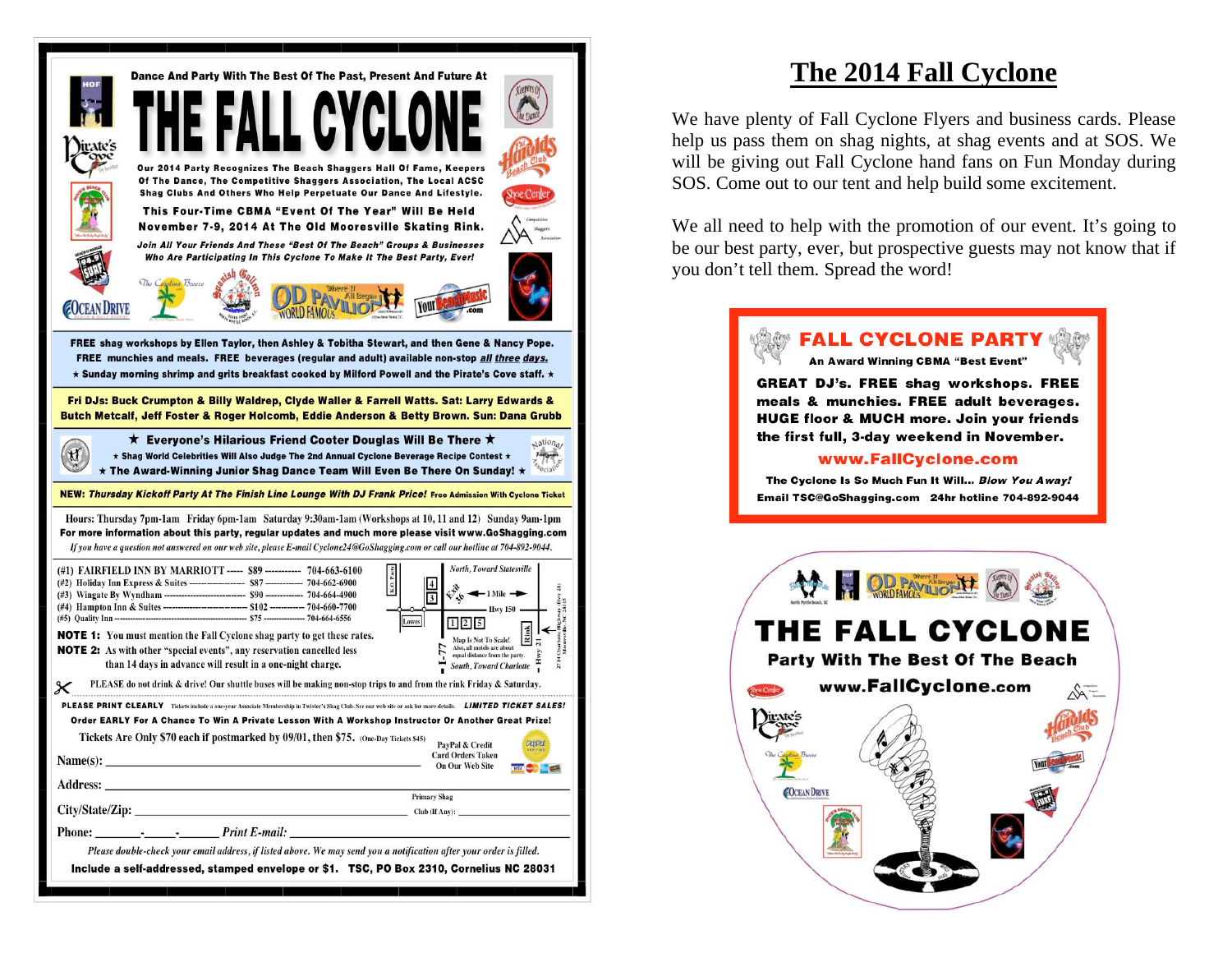### **Teamwork And The 2014 Fall Cyclone**

By Peggy Cavin

What does teamwork mean? Is it saying things like "that's not my job", or "he doesn't do as much as I do"? How about, "I don't have time to help", or "I don't get paid to do that"? Or is it working together, helping each other, sharing the workload to accomplish a task and doing it well? Our club members know the answer!

There is not another time during the year that teamwork is needed more than at our Fall Cyclone Party. Teamwork is part of the reason the Cyclone was voted best event for four years in row by the Carolina Beach Music Awards. Teamwork is also the reason we, as a club and as individuals, are proud to be members of Twisters Shag Club.

I've been part of this club since day one. Over the last 24 years I've seen the Fall Cyclone number of attendees triple. A lot of teamwork made that happen.

When you join Twisters you commit to "work" the Fall Cyclone. I personally think the word "work" is not the right one to use. I think it should be "helping". We all enjoy helping make sure our party is the best and that our guests are happy.

Ask a TSC member about our party and you hear how much fun they have before, during, and after while "helping".

**Before:** It's a lengthy process to make everything "perfect". It takes a lot of teamwork over a couple days to get everything done. But everyone is excited.

**During:** There are times you may have to spend as much as two hours at your station meeting our guests, seeing the smiles, and hearing how much fun they are having. Tough? Not!

**After:** When the music stops, guests say their goodbyes and leave behind friends old and new while vowing to come back next year.

Then cleanup begins. For a couple hours it's more teamwork turning the skating rink back into a bingo parlor. The whole group is tired. But there is an air of satisfaction and emotional high that we've "done it again"!

It's funny that over the years even though our party has grown in number of guests, our party gets easier and easier to put on simply because of teamwork. We have great records put together by our dedicated chairpeople. So anyone can come in and do a great job with any of our committees.

One of our newest members recently referred to our club as "family". Another new member said that "we" were his only family. Both descriptions sound good to me.

Someone recently told a perspective member that they shouldn't join Twisters because they would "have to work" the Cyclone. It shocked that person. But shouldn't that actually be the reason people want to join our club? If you are part of the effort, you are also part of the success. And then you get to enjoy the benefits of your labor all year long.

Some people think that we are a big club based on what we accomplish. But we are actually one of the smaller clubs in the Association. It's teamwork that makes us seem bigger than we are.

So when the doors open at the Fall Cyclone, we want to show our guests what we've done and make sure they have a great time while they are with us. That's teamwork, Fun Bunch style.

**Keep up with the latest TSC news by logging on to our web site (www.GoShagging.com) and our Facebook page. We also make a monthly phone call to members, and send out weekly email notes.** 

**If you aren't getting either, please let use know at TSC@GoShagging.com or at 704-534-4151.**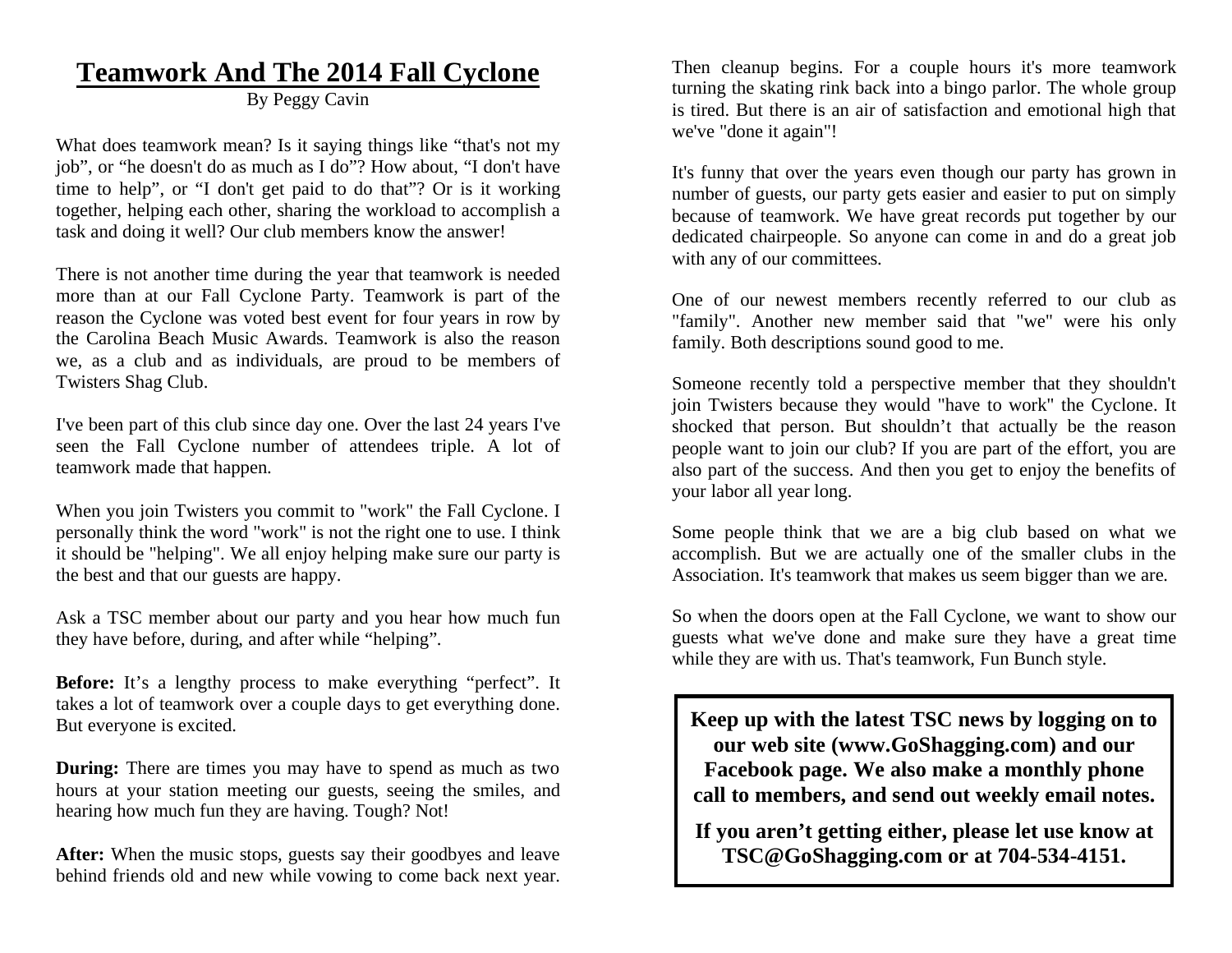### **Fall Cyclone Memories**

By Diane Millman

Some of you non-TSC Members who are reading this are probably wondering if you should go the Fall Cyclone. I say yes, yes, yes!

I went for my very first time two years ago. I did not know how to shag. I only knew one person there; my date. Reluctantly he talked me into going. So he bought the tickets and reserved the room. Reserved the room? We live in Statesville. Why on earth would we need a room? Bill said that we need to experience the entire weekend, including the shuttle busses back and forth from the dance to the hotel. O.K. The weekend came and we checked into the room. And nice room it was. We dressed, went to dinner and now it was time to hit the shuttle busses. The ride there was very subdued. (It was very different on the way home!) We arrived at the dance and hundreds of people were there. Wow. It was overwhelming. Well, he knew lots of people and several ladies wanted him to dance. That was OK with me, as I did not know how to shag.

After several dances, old friends came to chat with Bill. The men talked and a lady chatted with me. She said to me she had not seen me dancing that evening. I replied that I was a Yankee and did not know how to shag. She said, in her very sweet, southern charm, "Oh my dear, all you have to do is move your feet and look pretty. And I know you can do that". That's all the encouragement I needed. Bill and I "danced" for a long time and finally he looked at me strangely. I asked what was wrong and he said I was putting too many steps into the dance! I reminded him that all I had to do was move my feet and look pretty and I was doing that, so he should just keep dancing. We had a wonderful time. We laughed and danced all night long. The food was good, the drinks were plenty, and the music was endless.

Then it was time to get back on the shuttle bus. But the night was not over yet. We had singing and dancing and joke telling and sleeping. A great time was had by all. And that was only Friday.

Saturday we had lessons, a junior shagger demonstration, more food and drinks, new DJ's, and lots more dancing.

Sunday we had breakfast and more dancing. If you left the weekend and your feet did not hurt, you didn't do it right.

So if you're on the fence about going to the Fall Cyclone, please consider the positive side. You won't regret it. I'll see you there!

### **A Note From Walter Smith**

Hello shag friends! By the time you read this, I hope to be back with you on Friday nights and other TSC activities. But for right now it's been three weeks since my hip replacement and I'm convalescing at home. To be honest with you, I thought that this would be a piece of cake. I thought it would be simple...

- Go to hospital, have surgery
- $\bullet$ Spend the day at the hospital and go home the next day
- Convalesce for a couple of weeks, at home
- Pick up my life where it left off

Sounds pretty simple, huh? Well, it turns out that I may have been a little overly optimistic!

Recovery and physical therapy have been harder than I thought. I continue to exercise two to three times daily, and have increased my amount of walking to about  $\frac{3}{4}$  mile a day. I've almost weaned myself off of the narcotics. (I have to get off the narcotics before they'll let me drive!) Having said all that, I'm totally wiped out at the end of the day. I know it sounds crazy, but late in the day it seems to be a struggle just to get to my bed. Oh well, I know that with continued effort and all your thoughts and prayers, I'll be "back in the saddle again" soon!

I wish to express my deep appreciation for all your thoughts and prayers as well as the multitudes of cards and notes I've received. I thank all of you from the bottom of my heart. Have a drink for me on Friday. I hope to see all of you in the next couple of weeks!

**Editor's Note:** It was good to see Walter out for a little bit on Friday, August  $22<sup>nd</sup>$ . We hope that is a sign of things to come!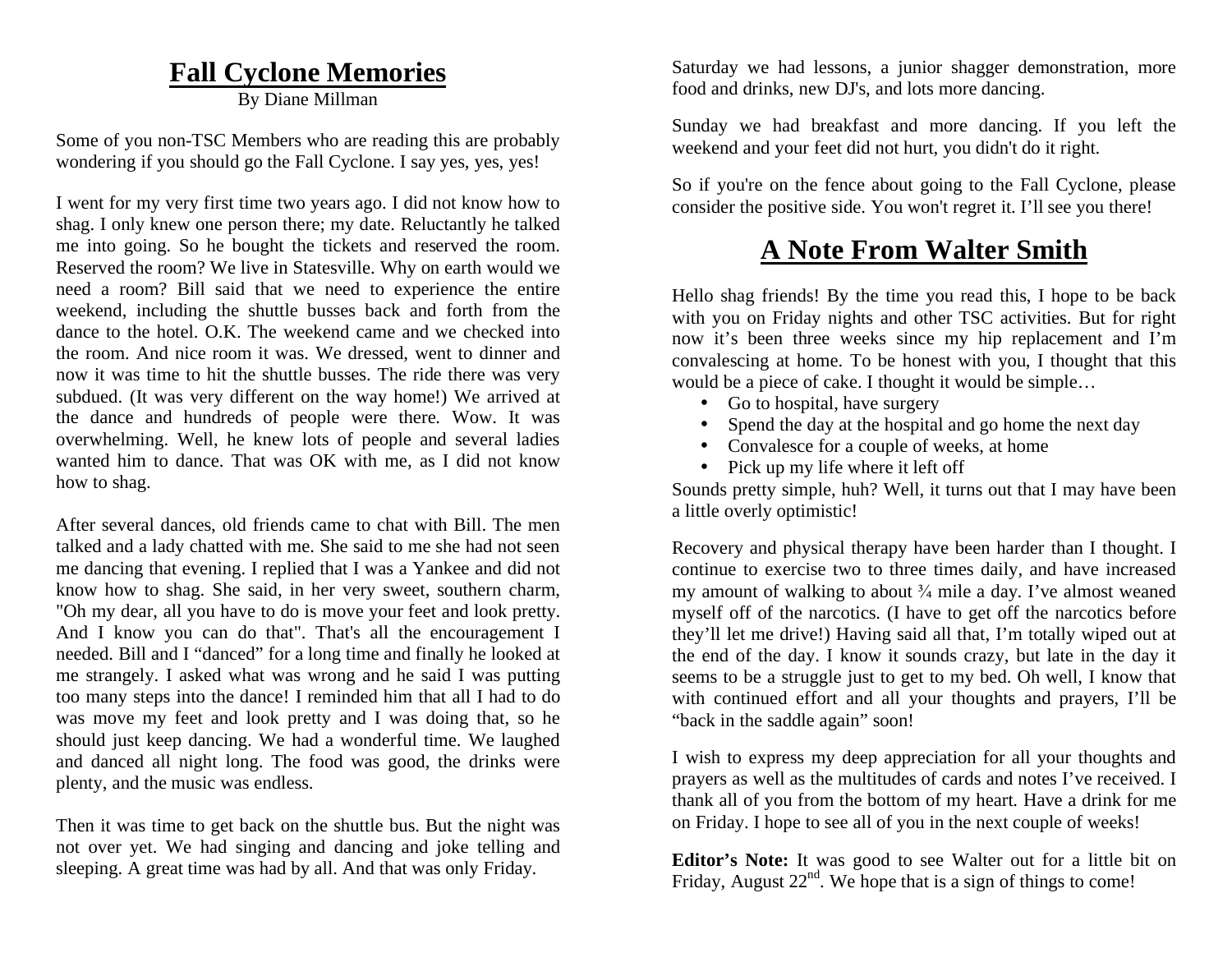### **What's Happening In The Shag World**

**GoShagging.com and our Facebook page also have info.** 

**Sept 2: TSC Monthly Meeting at Fat Boys.** 

**Sept 5: SOS Kickoff Party at The Finish Line Lounge** 

**Sept 12-21: Fall SOS at North Myrtle Beach** 

Oct 10, 11: Shag Attack / Hall Of Fame Inductions

**Oct 31: Multi-Club Halloween & Costume Party at The Finish Line Lounge. More details to be announced, soon.** 

**Nov (6) 7-9: The Fall Cyclone. See www.FallCyclone.com.** 

November 15: Piedmont Shag Association's 24th Annual Shaggin' Gobbler Get-Together. \$20 per person until 11/02, then \$25. DJ Fast Eddie Thompson. Meal Includes deep fried turkey, ham, potato salad, slaw, green beans, and desserts. Beer and free pour while it lasts. JBSpurrier70@yahoo.com or 704-886-0863. or www.PSAShaggers.com for more information.

# **We will have some space saved for you in the next issue!**

**Send us your memories or your impressions of any TSC event. We want to hear from you.** 

**Don't worry, you don't have to be a great writer.** 

**Many of you will return from SOS with new memories. Send in a few of them ASAP. Thanks!** 

### **Upcoming Birthdays**

| <b>Bill Millman</b>   | 09/04 | Dennis Pethel         | 10/03 |
|-----------------------|-------|-----------------------|-------|
| Mike Rink             | 09/16 | <b>Brent Nicholas</b> | 10/23 |
| Vickie Abernathy      | 09/17 | Paula Nicholas        | 10/23 |
| <b>Kathy Thompson</b> | 09/24 | <b>Gordon Barnes</b>  | 10/25 |
| Alma Brown            | 09/27 | Hope Wray             | 10/25 |
| <b>Betsy Beard</b>    | 09/29 | <b>Kathy Strantz</b>  | 10/31 |

### **Personal Messages**

Dear Bill,

Happy birthday to the love of my life. Thank you for giving me shagging.

All my love, Diane

### Marylee,

------------------------------------------

So that's the way it seems to be, I think about you constantly. Morning, noon, and nighttime too. Know why I think of you so much? I do, because I think so much of you!

Happy 34th (or 42nd, but who's counting?) Love ya Mel, Ken

# **Good Times With Good Friends**

By Scott Fletcher

The Frozen Fantasy Party was a blast. Cathy and I really enjoyed every minute of it. I believe we had nearly 80 guests. I think everyone had a good time, especially bushmaster George. I hope you are okay and didn't get hurt. By the way, the bush is fine. I don't know what got into Mike Rink trying to trip you like that. But I wish I had that fall on video. I knew it was going to be a humdinger when Bob and Cindy Rea showed up. We had a great time. Thanks go out to everyone who helped make this a success.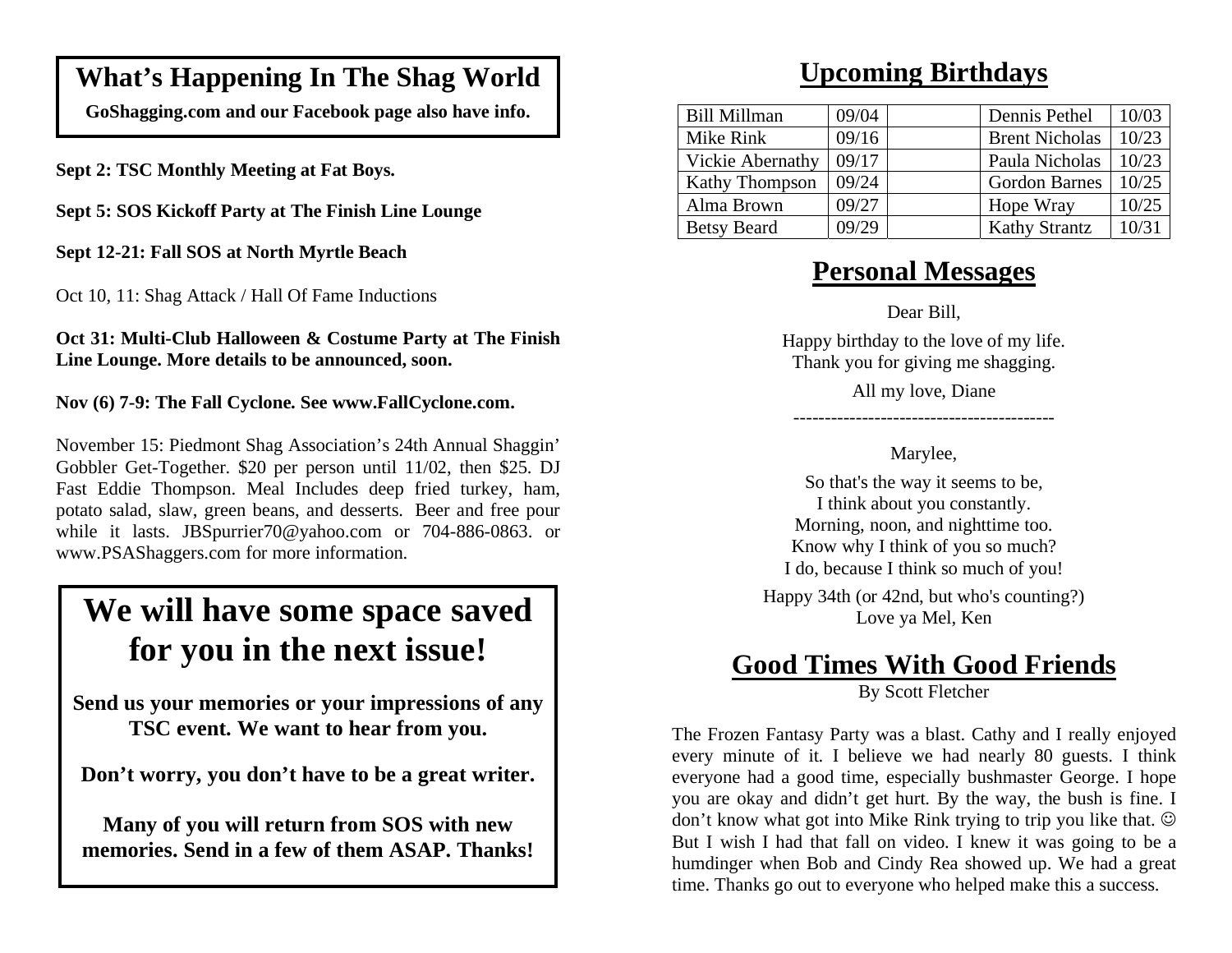### **New Member Spotlight**

Twisters is happy to welcome four new members to our club!

Debbie and Rich Hardick have jumped in with both feet (actually, all four) and have immediately involved themselves in many activities within our TSC world. They've taken lessons, caravanned along for parties with other clubs, competed in the Frozen Fantasy contest, missed very few nights at The Finish Line, and are already asking about their assignments for Fall Cyclone.

From the looks of it, shag dancing came naturally to both of them. Maybe that's because they've danced before and are both into music. They played in a band together for 15 years.

Currently living in Mooresville, Rich is retired and works as a medical records warehouse manager. Debbie is a homemaker and works in direct marketing sales. They have 6 children and  $7\frac{1}{2}$ grandchildren ages 1-11 (5 boys, 2 girls, and 1 on the way). Debbie enjoys scrapbooking, old movies, history, shag dancing, and bass playing. Rich claims to be "good at everything but master of none". He golfs, shag dances, fishes, and loves music. Ask him about throwing out his line in the morning on vacation and catching baby sharks.

Debbie first became interested in shag dancing when she saw a video on YouTube. Fromthere they took lessons and have been struttin' their stuff ever since at at various shag events.

They're looking forward to SOS, Fall Cyclone, learning new steps, and making new friends!

Debbie and Rich – We're looking forward to getting to know you better, also! Welcome to The Fun Bunch!



Diane and Bill Millman live in Statesville and were just married this past April during SOS. They honored each of us by inviting us to their ocean-side wedding ceremony and reception. Not all of us could be at the beach at that time but, from those who could, we all heard about the perfect setting, the beautiful bride, and the dashing groom. Love, laughter, and dance at the beach . . . What more could you ask for?

Not only is Bill a good-looking groom, but he's smart, too. He figured out a while ago that if he danced, he could get the cute girls to go out with him. Bill – Is that how you snagged Diane? It appears so. When asked how she got interested in shag dancing her answer was, "Bill".

They both enjoy dancing, golfing and gardening. Bill also skis. He is a competitive snow ski racer who was ranked as high as number 3 in national competition. Impressive!

They have a son with two cute boys age 5 and 2. And they have a daughter, very successful in sales, who has a son, age 21, who is a talented chef in Charleston.

Bill, self-described as "the greatest salesman in the world" (and so modest, too), spends his days now employed part-time and working in the garden. Diane also works and finds videos online of cool dance moves which she forwards to Bill to learn before their next dance outing.

Both are looking forward to Cyclone, which was how they heard about Twisters in the first place. They said that what helped them decide to join Twisters was that we were a fun group. Well, Diane and Bill, we think you're fun, too! Welcome to Twisters!

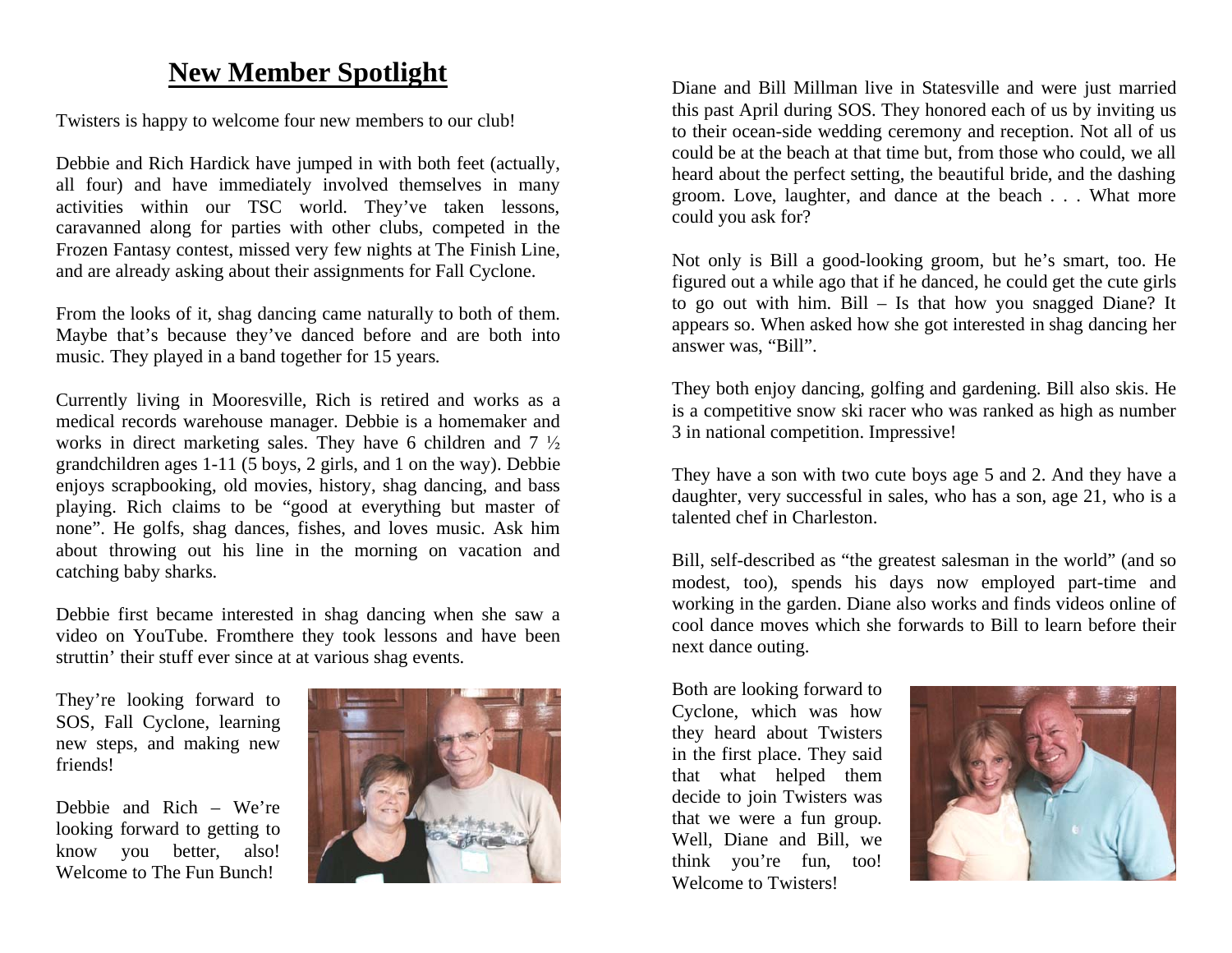### **You're Never a Stranger**

By Marylee Kreamer

Recently, Ken and I decided to take a couple days off from work and go to the mountains. I've always been a "beach girl" so I wasn't quite sure if Blowing Rock, NC would be worth three of my precious vacation days. Boy, was I pleasantly surprised! Even with some foggy weather, the place was beautiful. I loved hiking the trails and browsing through those great little shops in downtown Blowing Rock. But what could we do in the evenings? We got online and found out that the Boone Shag Club danced at the Moose Lodge just 15 minutes from our cottage. We grabbed our dancing shoes and headed out.

What a nice evening we had! The members of the Boone Shag Club were so welcoming and interested in us and our club. Though I had scrounged a Cyclone flyer from under the seat of my car to take in and ask them to share, it wasn't necessary. Chip Norwood, their President, had his stack of flyers from our mailing and made sure the members all knew about our event. We shagged, line danced, and socialized for a couple hours and then headed back to our cottage, feeling a part of something bigger than ourselves.

It was much the same when a group of us caravanned to Hickory for their club's monthly event. I have to admit that I didn't even know that they danced every month, but was eager to go when the suggestion was made the night before during one of our evenings at The Finish Line. When we arrived there were many familiar faces of people who regularly join us on Friday nights. They were very welcoming. We were able to have a Twisters table, the drinks were cheap, and the food fattening! A good time was had by all!

While on the topic of great times with fellow shaggers, I can't forget to mention Sandy Beach Shag Club's up-coming Sandkicker Megafest IV. I won't be able to attend this year because of a family commitment but, if there are still tickets available, I highly recommend you go. It's the Sunday of Labor day in Morganton, NC. Ken and I have been the last couple years and have had fun!

It's great to live where members of your shag family are never far away. You never feel like a stranger when shag dancing!

### **Finish Line Lounge DJ Schedule**

| Sept 5: Roger Holcomb  | Oct 3: Jeff Foster    |
|------------------------|-----------------------|
| Sept 12: Farrell Watts | Oct 10: Butch Metcalf |
| Sept 19: Curtis Treece | Oct 17: Billy Waldrep |
| Sept 26: Dana Grubb    | Oct 24: To Be Named   |

# **Ramblings From the Road**

By Wayland Massengill

A funny thing happened on the way to the office on Monday. I found myself routed to Houston TX. I thought that I had made it clear to the "higher ups" years ago that I break out in hives if I have to cross the Mississippi River, and that fat boys don't like 100 plus degree weather!

To my chagrin, I have yet again had my wishes ignored. My needs were disregarded. My mental state was poo poo'd upon to the extent that even my dog called to say, "Suck it up. Doggie needs food!" So off I trudged to the far reaches of the universe and am now only part way back on Friday as "da rats" are sending me to New England. Woe is me.

Kathy and Scott hosted a great wingding again this year and should receive many thanks and humanitarian awards for their infinite patience, kindness, and psychological trauma they suffered enduring our occupation of their residence. Y'all is da best!

I would also like to re-thank all those who expressed relief that our son Trey is back from his deployment and with his family. Your concern is greatly appreciated. I would also ask that you continue with your good thoughts and prayers for our service members at large, especially those deployed. Kris and Teresa Sloop's son JT is deployed right now.

Well, it's time to start grabbin' gears to continue the arduous trek towards New England. Keep yours noses clean and the skirts short and I'll see ya where the road ends and the party begins!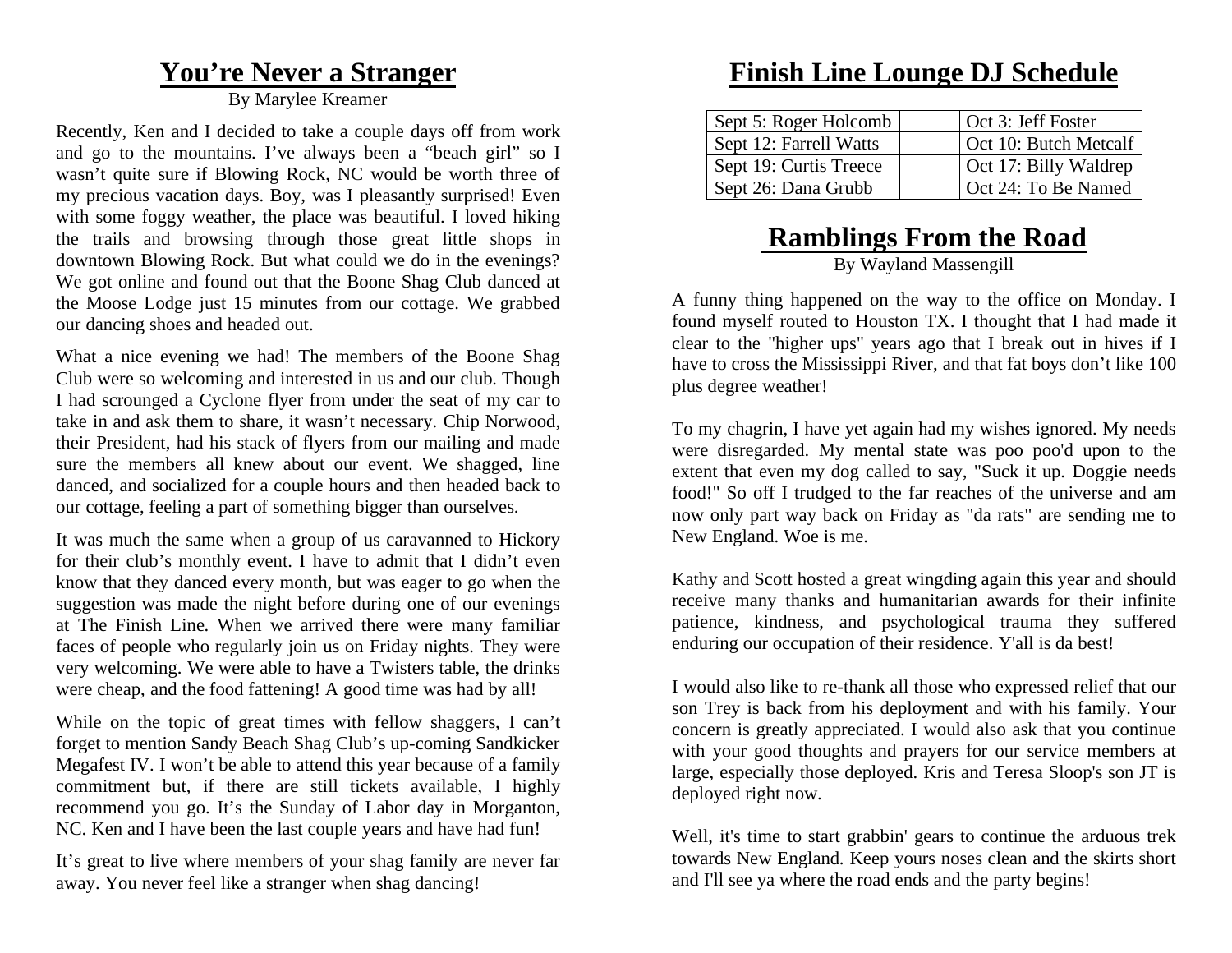### **Frozen Fantasy Party 2014**

By Peggy Cavin

Our Frozen Fantasy Party was an awesome event! We had about 80 club members, friends, and friends of friends to show up and spend the gorgeous Saturday afternoon on Lake Norman. Scott and Cathy opened their lakefront home to us and were gracious hosts. People came by car, boat and several neighbors even walked over to enjoy the afternoon with us. Students in this session of shag lesson were also invited to attend the party, giving them a firsthand look at the fun we have in Twisters.

The party started at 2 PM and ran until late that night. Fat Boys catered the party with everyone's favorite hot dogs, hamburgers, grilled chicken and all the trimmings. The club provided munchies that were enjoyed all afternoon. Some club members brought their favorite appetizers for everyone to enjoy, too.

Roger Holcomb played music all afternoon. There was a little dancing on the lawn in the afternoon and plenty of socializing with old and new friends.

At 7 PM we started our famous Frozen Fantasy contest. This is where members prepare their cakes, pies, frozen drinks, shooters, etc. that are spiked with their favorite adult beverage. This year we had nearly 20 entries. The entries were judged on taste, presentation and that "kick" you look for in an adult "Fantasy" food or drink. Five lucky people judged the contest. It's a job everyone wants. But, it's a tough job because all entries are winners. Lucky me, I was serving as the club photographer standing close to the judges and was passed all the leftovers.

Thanks go to everyone who entered our Fantasy contest and all who came to enjoy the fun afternoon.

I'd like to thank our social chairs, Hope and Mimi and their committee for a job well done. This is definitely one Twisters party you don't want to miss. I look forward to gathering in the summer of 2015. Maybe I'll get to be one of the judges!





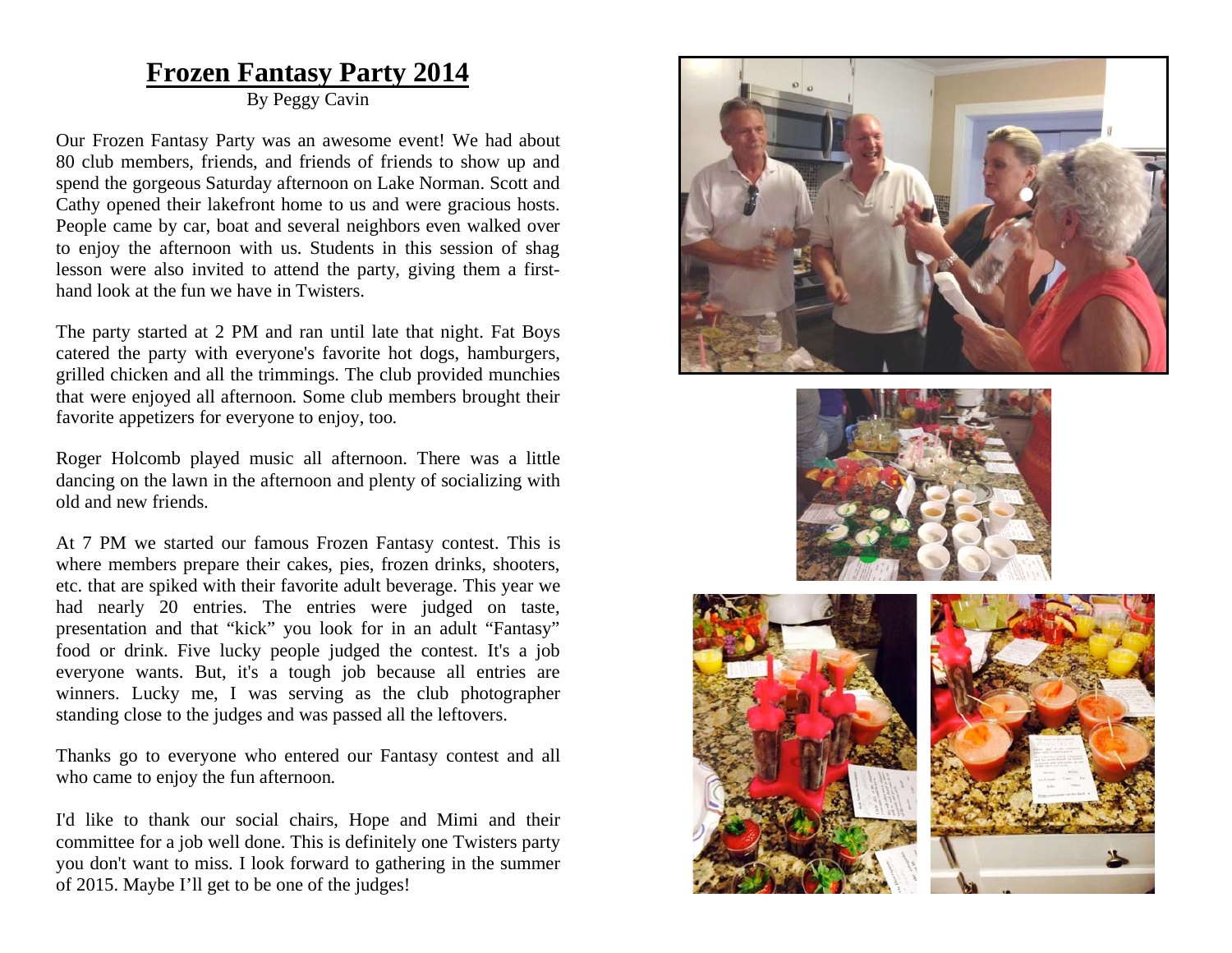### **Learning The Ropes (And Steps)**

By Debbie Hardick

While enjoying the beautiful day at Scott and Cathy's home for the Frozen Fantasy, I had a conversation with Wilma. She asked me, "Deb, what had you and Rich been doing before you joined TSC"? Without hesitation I told her, "Not a damn thing". She laughed at me and we talked about the transition of a social life for Rich and I living in New Jersey to a "lack of a social life" when we moved to Mooresville in 2005.

Rich and I were dance partners when we met in 1986. We country line danced (countless line dances) did the two-step, the waltz and other partner dances brought in with country music. We started learning some of those dances by throwing quarters into the jukebox for music. It became so popular that lessons became available from an instructor about an hour before the band would start to play. Yes, New Jersey had many local country bands and a lot of dancers. It was something that we did every weekend for about 19 years. During part of that time Rich and I were part of a country band; he on drums and I played bass. We would manage to slip in a dance or two when the band would take a 15-20 minute break. This was our social life and it meant the world to us. Sundays were family days. The kids would come with us and learn to dance as well. It was the best.

When we moved to Mooresville, we met many people but did not form any close friendships. We met a lot of young people. They were all great, but I was just like a mother figure and Rich was just "Pops". The people who are our age didn't seem to have any interest in having a social life. It appeared that the couch was the happening place for them when the weekends came around.

All I can say about doing that is, "Boring"! It took us nine long years to find shag lessons and the Twisters Shag Club. Rich and I didn't even know what shagging was. We did see something on YouTube that turned out to be a junior shag competition, and we were very impressed with what we saw.

I can't tell you how much we wish we had known about shag lessons and TSC a long time ago. I feel like I've missed nine years of fun! But here we are now! We had our first lessons in May and June, and our first time at the Finish Line (right after our very first lesson). I was pleasantly surprised when the DJ called out a "Tush Push" as I had learned that line dance in NJ a long time ago. We also had our first bus trip to Winston Salem and a night out with the Lake Hickory Shag Club. Our first Frozen Fantasy party was a blast! We enjoyed great music, good friends, wonderful food and then the contest for the best drink, shooter, dessert, etc. Now, we are learning the ropes and know what we are up against for next year's Frozen Fantasy Contest. I can't wait.

We look forward to learning more steps with Ashley and Tobitha. We are excited about sharing a few days with everyone at SOS (another first) and then our first Fall Cyclone. We can't think of a better way to be spending our retirement years than socializing with all of you, the Twister's Shag Club Fun Bunch. It is the very best! Thank ya'll for being so welcoming!

### **The 2014 Frozen Fantasy Party** By Hope Wray

Once again another successful event. Of course it was all possible because of Scott and Cathy. Thank you! The food our members shared with us was great. I am sure there will be recipes shared. I also want to thank the Massengills for the boat ride to and from. It was an adventure.

So glad the weather held up for this party compared to last year's. Some came already in the party spirit and others (me) are doomed to be the "DD" for our other half. Maybe one day?

As the party was winding down, I started gathering our things to get back on Nancy's boat. I was looking for Barry and could not find him. Considering his "state of mind", I thought the worst. Perhaps he had fallen into the lake? No! We found him in the front yard talking to the DJ. I am going to take Ken's advice and put a bell around Barry's neck for the next party. I think I still have a cowbell in the attic.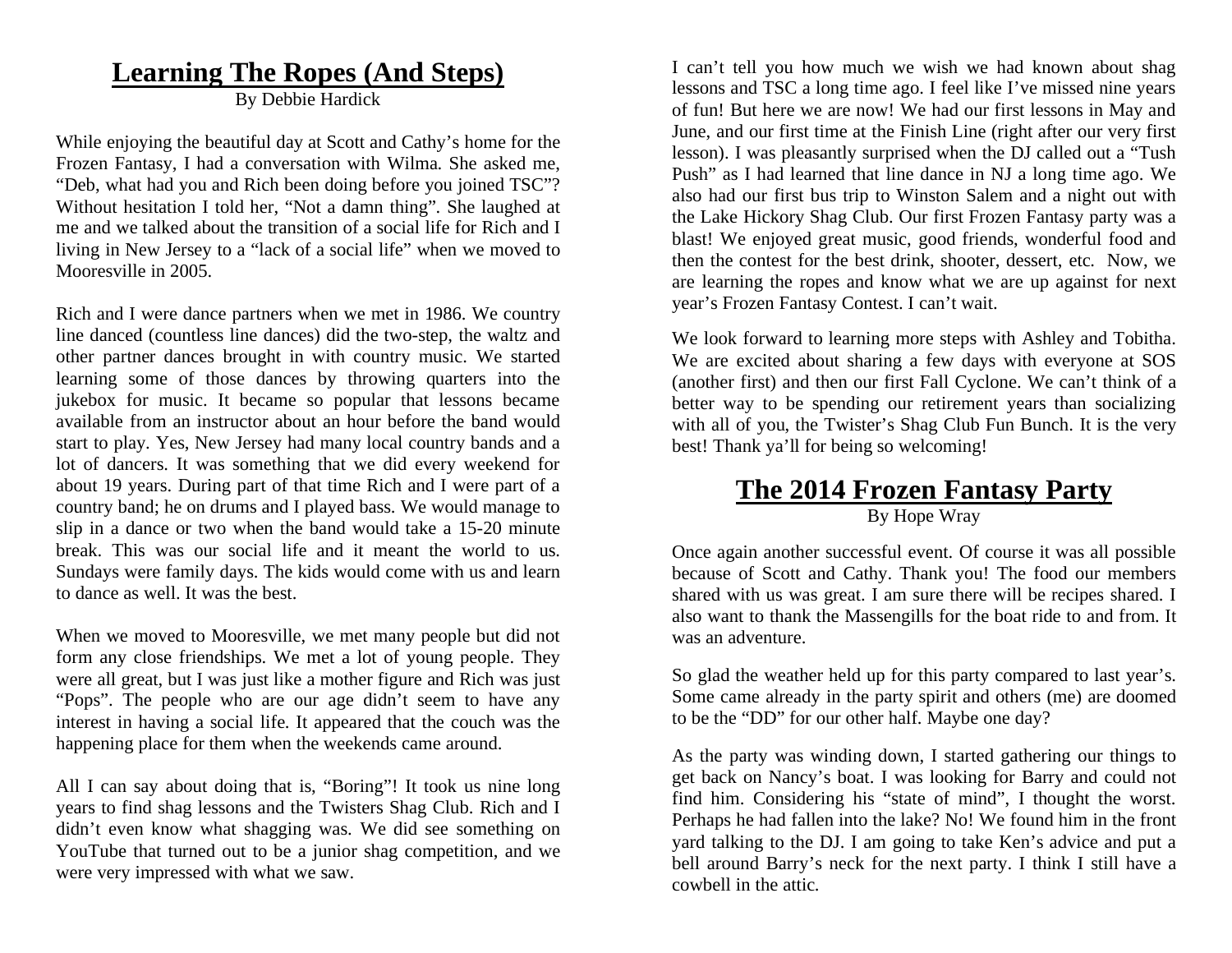### **Attention TSC Members: Everyone who has been to this brunch says it is great. Try it!**



*Lounge Manager Willie keeps the food hot and tasty at all times!* 



### **A Fantastic Frozen Fantasy Party**

By Susan Dahl

This was the best Frozen Fantasy. We need to get all the pictures together and send them to the Carefree Times. Now, I want all the recipes. Whoever made the Orgasm Chocolate Cake should have cut thicker slices for the judges. I think that was the cake with some pecans. I took a big slice home to have with my coffee after my "good-for-me" breakfast on Sunday. It was out of this World! The judges got only a sliver, so we really couldn't get the full delectable taste with the liquor. It would have won a prize. I need the recipe, and I don't usually bake cakes.

I couldn't believe that after all the alcohol tastings I could still drive. I drank enough water to swish it down, I guess.

It was great having all the new people at the party. They just kept coming in. Thanks again to Scott and Kathy for having us. Their yard was perfect with all the shade. A big "Thank You" to Hope and Mimi and the committee. I was supposed to help clean up, but every time I went to the kitchen, it was already done. "My bad". I did get the cake and a few other goodies to go.

By the way, the Red Velvet Cake should have had some liquor in it, and should have been entered in the contest.

Congrats' to all the winners.

We are still having great crowds at The Finish Line. Glad to see Frances and Walter there. He is doing so well.

See you all at the meeting and The Finish Line, and SOS, for more fun for The Fun Bunch.

**Thought For Today: A person who can't lead and won't follow makes an effective roadblock.**